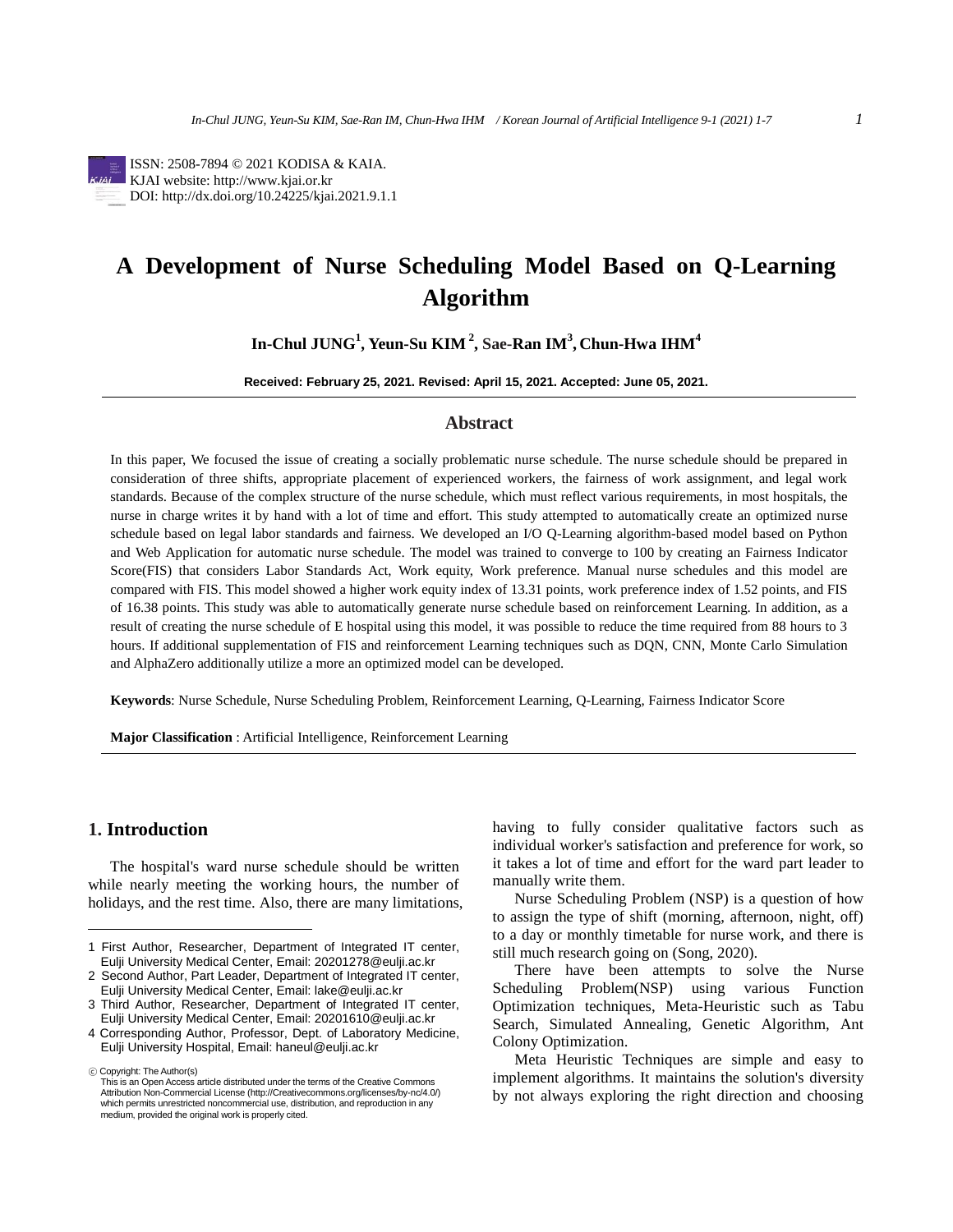even the wrong direction with a small probability. However, it takes a long time to derive a mathematically expressed solution. Furthermore, given large datasets and navigation regions, performance cannot be guaranteed (Yoo, Seo, Kim & Kim, 2019).

Function Optimization techniques are useful in obtaining optimal solutions to small problems; however, Not only is it challenging to adapt to other problem situations other than those given, but it is also challenging to apply to extensive problems with many constraints (Oh, 2012).

Because of these shortcomings, an alternate schedule made using traditional techniques is difficult to apply to the actual site. So this study, we study a model that uses the Q-Learning Algorithm of reinforcement learning techniques to create a nurse schedule optimized for the field compared to manual works.

Chapter 2 of this study describes reinforcement learning and Q-Learning as theoretical backgrounds. Chapter 3 describes Dataflow and Algorithm for implementation by the proposed model and describes the Fairness Indicator Score (FIS) developed for performance evaluation. Chapter 4 evaluates the results of the proposed model in Chapter 5 describes the conclusions and future studies.

# **2. Literature Review**

#### **2.1. Reinforcement Learning**

Reinforcement Learning originated in the study of animal learning in psychology and is a form of education that combines dynamic programming and teacher learning. While general teacher learning presents a response method in a given situation, reinforcement learning leads to better choices in the future by making free choices for a given state and offering rewards based on preferences (Lee & Woo, 2005).

A more detailed description of the aspects of reinforcement learning is a method of finding an optimal control strategy based on data that maximizes the expectation of the sum of the overall compensation values by utilizing the evaluation signals expressed as reward values for interaction between the system and control inputs(Kang, Seo, Lee & Kang, 2017).

Figure 1 is a brief schematize of the learning process of reinforcement learning. Teach point in time (t), the agent has information about its state information "State( $S_t$ )" and possible "actions( $A_t$ )". The agent takes any action and receives new state information and reward from the environment. Based on these interactions, the agent develops a policy  $\pi: S \rightarrow A$  that maximizes the sum by

results.

To sum up, reinforcement learning refers to a learning method in which defined agents in the environment recognize the current state and select actions to perform according to the ground to maximize rewards (Kong & Lee, 2017). That is considered a methodology consistent with this study's goal to generate a better nurse schedule based on the reward criteria.

## **2.2 Q-Learning**



learning Algorithm is a reinforcement learning algorithm that finds the optimal policy through Q's value (s, a). The value of  $Q(s, a)$  is the numerical value of how good it is due to behavior (a) in a given situation.  $Q(s, a)$  is also called Q-function. Q-function has a Q-table, which stores Q-function's value for any actionable case behavior. From the state information of the current environment, we obtain the Q-function value for all actionable actions from Q-table and choose the maximum value as the optimal behavior. We exploit the reward values obtained through the optimal behavior obtained by doing so. In other words, supplementing the existing Q-table helps us make better choices in the future.

| Temporal difference                                                                                                                           |
|-----------------------------------------------------------------------------------------------------------------------------------------------|
| \n $Q^{new}(S_t, a_t) \leftarrow Q(S_t, a_t) + \alpha * \overbrace{(r_t + \gamma * maxQ(S_{t+1}, a_t) - Q(S_t, a_t))}^{Tempal difference}$ \n |
| \n $Q^{new}(S_{t+1}, a_t) \leftarrow Q(S_t, a_t)$ \n                                                                                          |
| \n $Q^{new}(S_{t+1}, a_t) \leftarrow Q(S_t, a_t)$ \n                                                                                          |
| \n $Q^{new}(S_{t+1}, a_t) \leftarrow Q(S_t, a_t)$ \n                                                                                          |
| \n $Q^{new}(S_{t+1}, a_t) \leftarrow Q(S_t, a_t)$ \n                                                                                          |
| \n $Q^{new}(S_{t+1}, a_t) \leftarrow Q(S_t, a_t)$ \n                                                                                          |
| \n $Q^{new}(S_{t+1}, a_t) \leftarrow Q(S_t, a_t)$ \n                                                                                          |
| \n $Q^{new}(S_{t+1}, a_t) \leftarrow Q(S_t, a_t)$ \n                                                                                          |
| \n $Q^{new}(S_{t+1}, a_t) \leftarrow Q(S_t, a_t)$ \n                                                                                          |
| \n $Q^{new}(S_{t+1}, a_t) \leftarrow Q(S_t, a_t)$ \n                                                                                          |
| \n $Q^{new}(S_{t+1}, a_t) \leftarrow Q(S_t, a_t)$ \n                                                                                          |
| \n $Q^{new}(S_{t+1}, a_t) \leftarrow Q(S_t, a_t)$ \n                                                                                          |
| \n $Q^{new}(S_{t+1}, a_t) \leftarrow Q(S_t, a_t)$ \n                                                                                          |
| \n $Q^{new}(S_{t+1}, a_t) \leftarrow Q(S_t, a_t)$ \n                                                                                          |
| \n $Q^{new}(S_{t+1}, a_t) \leftarrow Q(S_t, a_t)$ \n                                                                                          |
| \n $Q^{new}(S_{t+1}, a_t) \leftarrow Q(S_t, a_t)$ \n                                                                                          |
| \n $Q^{new}(S_{t+1$                                                                                                                           |

# **3. Model Configuration**

## **3.1. Data Flow**

Figure 3 shows the Data Flow of this study. After using Python's flask package, we construct a Web App-based I/O screen, The Nurse Scheduling Model based on Q-Learning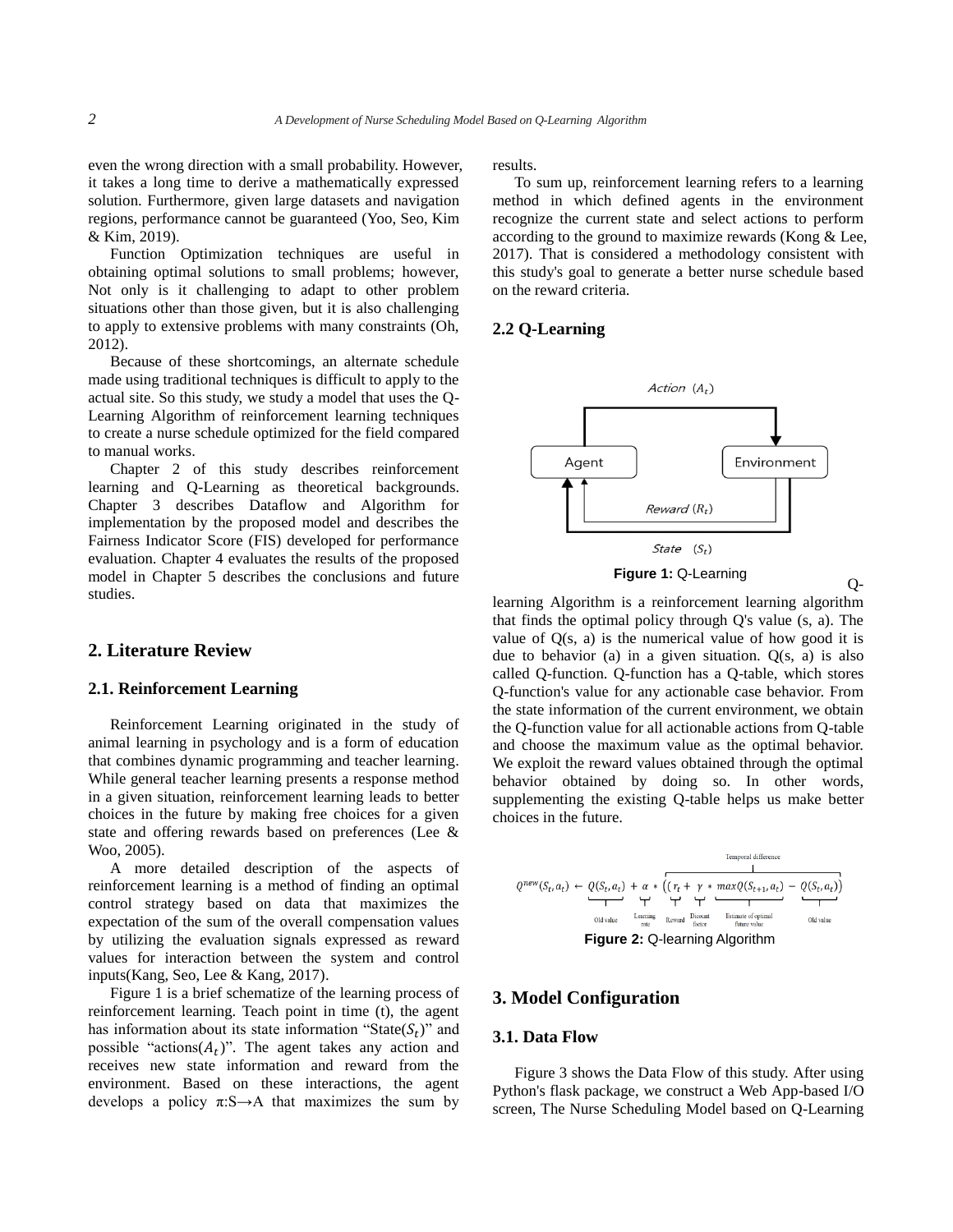was developed. The number of Wanted and the model's learning from the Web App-based screen, including annual leave, education, travel, is delivered to the Nurse Scheduling Model in advance as a requirement for each worker.

In this model, we proceed with the learning by considering the requirements as constraints. Also Figure 3 shows Data Flow circulating from the Web App to the Nurse scheduling model.



**Figure 3:** Data Flow

Considering the employee's career and Wanted, the model proceeds with optimal work organization tasks and ultimately derives a nurse schedule in which the sum of Reward converges to the maximum. The FIS indicators generated separately for the evaluation of learning were evaluated in consideration of the Labor Standards Act, Work Equity, and Work Preference.

## **- Data Structure**

Data Structure consists of app.py that sends and receives data, agents, play.py that determine the number of lessons, Enviornment.py implementing this model, and pyGameGUI.py, where the agent outputs results for each number of classes. Figure 4 shows the Data Structure.



**Figure 4:** Data Structure

The first time you send data from a Web App-based screen to this model, and then proceed in this order of ① app.py ②play.py ③enviromnet.py ④pyGameGUI.py ⑤ app.py .

#### **3.2. Nurse Scheduling Model**



**Figure 5:** Nurse Scheduling Model Q-Learning

Nurse Scheduling Model is developed based on Q-Learning in reinforcement learning. Agent classified six types of work (Day(D), Evening(E), Night(N), Special(S), Off(O), Wanted(W)).

The Agent in Figure 5 moves the Environment daily. the scope of Action shall be converted to Reward for nurses who can work except for wanted on a relevant day. For the Agent to find the best workers, the Reward is converted into consideration of each worker's past work, the current number of work, and job-specific reviews. Higher Reward means the optimal worker, and the Agent iteratively learns every step to ensure Reward converges to its maximum. In other words, we find and know the number of cases in which the state of the Environment is updated according to the Agent's Action, and the accumulated Reward can be as high as possible.



**Figure 6:** Action

For each Agent to be placed, extract Possible Movement(PM) before Action. PM refers to the employee whose current Agent can be placed. When it is placed, the next Agent finds and places the optimal worker so that Reward can receive the highest value, except for the Agent worker placed in PM.

If the Agent of Day(D), Evening(E), Night(N), Special(S) exhaust all the Action counts in on that day, the remaining PM's workers are placed as Off(O) Agent. The

The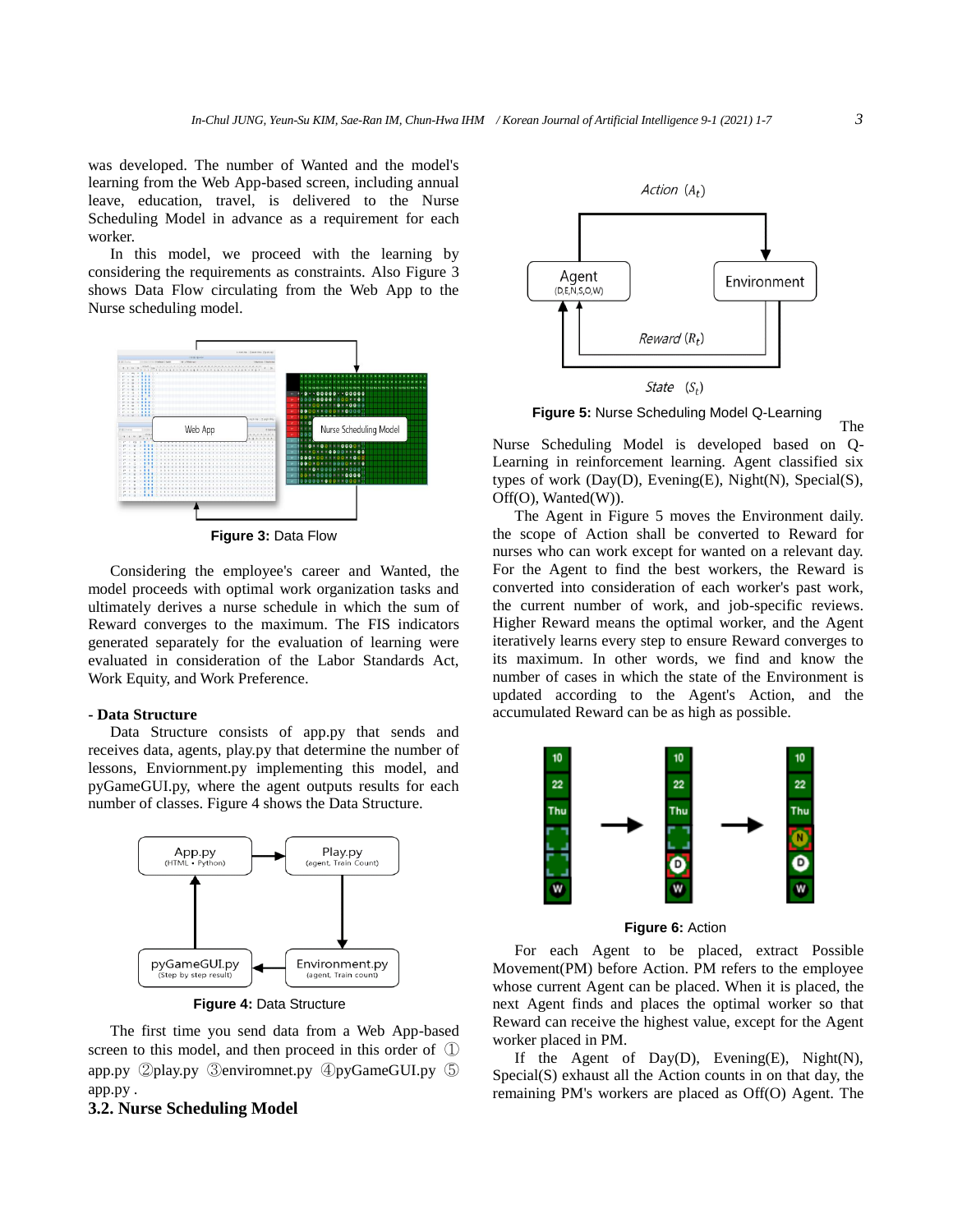worker placed to Off(O) becomes a seat, which grants a higher Reward to the next State. the Agent considers the employee first to receive a high Reward.

#### **-Value Function**

To create an optimal nurse schedule, we define the policy using the Q-Learning as below-based Value Function to optimize the Reward after calculating the Reward, considering the FIS according to all agents' movement.

$$
V^{\pi}(s_t) = r_t + \gamma r_t + \gamma^2 r_{t+1} + \cdots \sum_{k=0}^{\infty} \gamma^k r_{t+k}
$$
  

$$
V^*(s) = \max_a Q(s, a)
$$
  

$$
\pi^*(s) = \operatorname{argmax}_a Q(s, a)
$$
 (1)

: Value Function

: Reward

 $\gamma$ : Discount factor( $0 \leq \gamma \leq 1$ )  $\pi$ : Policy

#### **- Nurse Scheduling Model Algorithm**



**Figure 7:** Nurse Scheduling Model Algorithm

 $S_t$ : Nurse schedule at point t (day)

in the current state

 $P_t$ : Agent's possible movement at point t

 $\pi$ : Policy

FIS: Fairness Indicator score

Figure 7 shows the nurse scheduling model algorithm. We place historical work data and Wanted as constraints before the current state and generate the current state. The current state of refers to the Nurse schedule at the time of t(day), Q-Learning is used to find workers who will be placed at the time of T.

Extract through with PM with actionable status. We then Q-Learning in PM to learn that Policy finds a movement plan for workers whose cumulative sum of Rewards converges to maximum, and then implement an optimal action.

When the relevant work table is completed, the nurse schedule is evaluated according to the FIS indicator. According to the number of lessons, the generated nurse schedule is saved from Top1 to Top5 and returned to the Web App user.

### **- Evaluation Indicators**

.

To compare this model with a manually created nurse schedule, we developed an indicator called the FIS.

$$
FIS = X * \left( \frac{\sum_{n=1}^{N} \left( \frac{1}{1 + e^{-(Y+Z)}} * 100 \right)}{N} \right)
$$
(2)

: Number of Nurse

: Labor Standards Act

: Work equality

: Work preference

The FIS derived by defining three items, Labor Standards Act (X), Work Equity (Y), Work Preference (Z), and 15 detailed items (L1 to L15).

**Table 1:** Definition of Labor Standards Act (X) items

| Index                                     | <b>Contents</b> |                                                                                   | Score       |             |  |
|-------------------------------------------|-----------------|-----------------------------------------------------------------------------------|-------------|-------------|--|
|                                           |                 |                                                                                   | <b>FAIL</b> | <b>PASS</b> |  |
| Labor<br><b>Standards</b><br>Act(X)       | L1              | Continuous work is possible up to 5<br>days.                                      | 0           |             |  |
|                                           | $\mathbf{L}$    | N work is less than 7 days per month                                              | 0           |             |  |
|                                           | L3              | Consecutive work for N work is 3 days or<br>less                                  | $\Omega$    |             |  |
|                                           | $\mathsf{L}4$   | There is no D shift the day after the E<br>shift (32 hours Guaranteed break time) | 0           |             |  |
|                                           | L5              | N-OFF-D / N-D / N-E are not allowed.                                              | $\Omega$    |             |  |
|                                           | <b>L6</b>       | Pregnant women do not commit to N<br>work.                                        | 0           |             |  |
|                                           | L7              | OFF work must be at least the number of<br>holidays in the month.                 | 0           |             |  |
|                                           | L8              | N-dedicated nurses are limited to within<br>14 days of night work per month.      | 0           |             |  |
| X = L1 X L2 X L3 X L4 X L5 X L6 X L7 X L8 |                 |                                                                                   |             |             |  |

The Labor Standards Act(X) defined the items considered in the Labor Standards Act in Hospital E as of October 2020. After evaluating each employee's item with a total of eight items, the value converted to PASS if there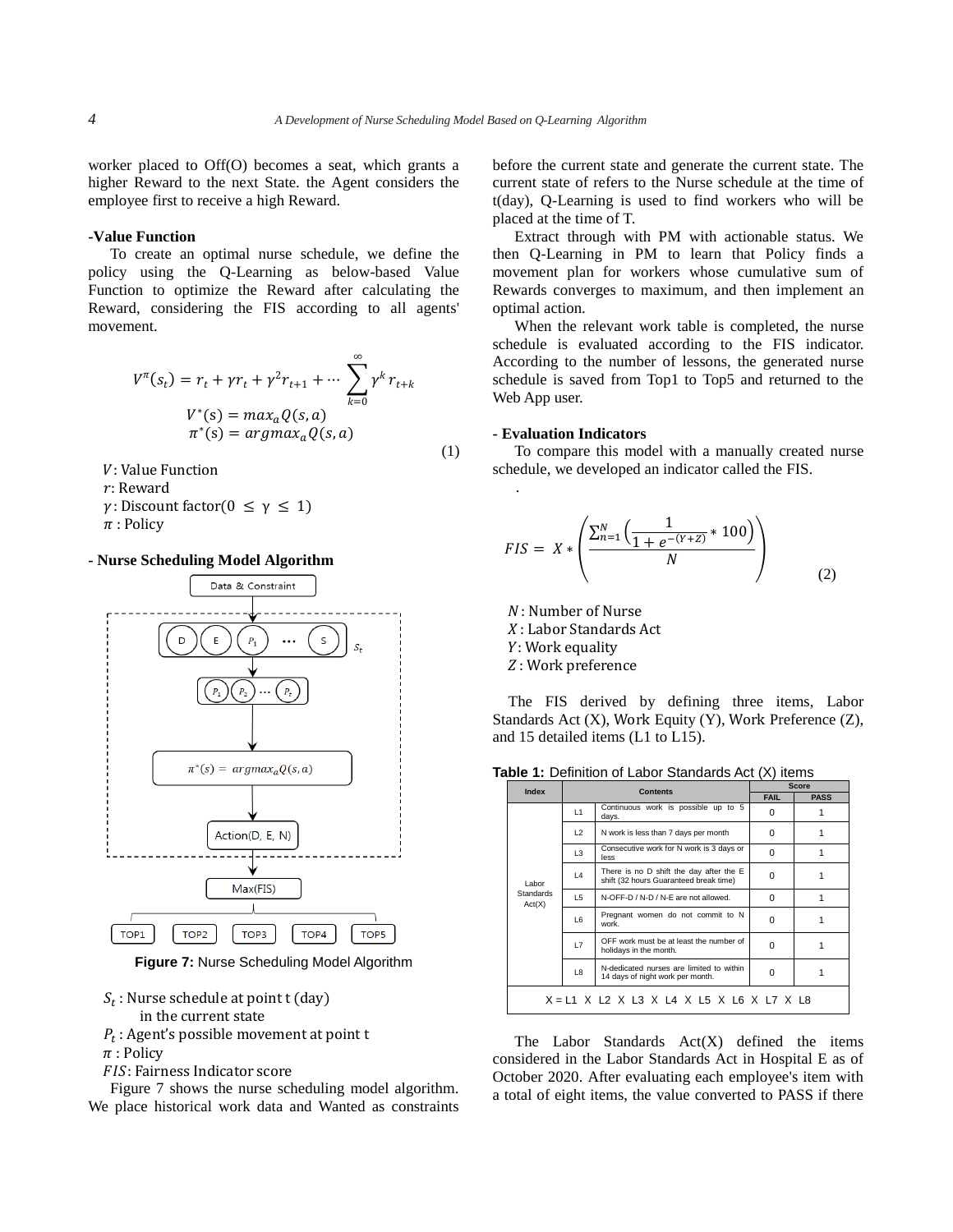is no abnormality and FAIL if there is an abnormality is given. The Labor Standards Act  $(X)$  is calculated as one if all items of L1 to L8 are valid and 0 if insufficient.

**Table 2:** Definition of Work Equity(Y) items

| <b>Index</b>       | <b>Contents</b> |                                                                                                                                               | <b>Score</b>                                                     |  |
|--------------------|-----------------|-----------------------------------------------------------------------------------------------------------------------------------------------|------------------------------------------------------------------|--|
| Work Equity<br>(Y) | L9              | Based on average working days for each<br>career group, Deviation of working days<br>of the person concerned                                  | $AVG(G_{all})$<br>$-$ ABS( $W_{all}$ - AVG( $G_{all}$ ))         |  |
|                    | L <sub>10</sub> | Based on the average working days for<br>each career group in D, D working day<br>deviation of the person concerned                           | $AVG((G_a))$<br>$-$ ABS( $W_d$ - AVG( $G_d$ ))                   |  |
|                    | L11             | Based on the average working days for<br>each career group of E work, E working<br>day deviation of the person concerned                      | $AVG(G_e)$<br>$-$ ABS( $W_e$ - AVG( $(G_e)$ )                    |  |
|                    | L12             | Based on the average working days for<br>each career group of N working days,<br>Deviation of N working days of the<br>person concerned       | $AVG((G_n))$<br>$-$ ABS( $W_n$ - AVG( $(G_n)$ )                  |  |
|                    | L <sub>13</sub> | Based on the average working days for<br>each career group of O+W work,<br>O+W working days deviation of the<br>person concerned              | AVG $((G_{\alpha+w})$<br>$-$ ABS( $W_{o+w}$ - AVG( $(G_{o+w})$ ) |  |
|                    | L14             | Based on the average working days for<br>each career group working on weekends<br>+ Fridays. Deviation of working days on<br>weekend + Friday | AVG( $(G_{f+s+s})$<br>$-$ ABS( $W_{r+s+s}$ -AVG( $(G_{r+s+s})$ ) |  |
|                    |                 | Y = L9 + L10 + L11 + L12 + L13 + L14                                                                                                          |                                                                  |  |

: Career group

W: Worker

Table 2 shows work equity items. Work equity is an item that considers the difference in the number of working days of the total average worker, i.e., the worker's deviation. Each item is evaluated for equity, not based on the average of the total number of employees but each career group's average.

ABS( $T_t$ -AVG( $W_t - G_t$ )) is a deviation that indicates how far the number of working days of the employee is from the corresponding worker's average by experience. The deviation was converted to ABS, which is the absolute value, and generalized to positive numbers.

Furthermore, by subtracting the corresponding deviation from  $AVG(G_t)$ , we designed to score higher values near  $AVG(G_t)$  as the number of working days for that worker corresponds to the employee's career-specific average.

Consequently, work equity refers to items that simultaneously consider the employee's career and equity.

| Table 3: Definition of Work preference(Z) item |  |  |
|------------------------------------------------|--|--|
|------------------------------------------------|--|--|



Lastly, Table 3 shows Work preference items. Work

preference is an item that considers the characteristics of each ward and worker. This Work preference assesses the rank's consistency by type of work generated by the rank model by type of work for the corresponding worker from the historical data.

The sigmoid function  $(1/1 + e^{-(value)})$  generated an expression so that the higher the work equity and work preference items, the closer they are to 1, and the lower they are to zero.

Finally, if all the Labor Standards Act  $(X)$  is met, the FIS is calculated as the average of the workers and 0 if insufficient.



Figure 8 shows the learning outcomes using this model. To apply the same environment as the manual nurse schedule before learning, the specific ward of E hospital, the career of a specific month nurse, Wanted, and the team was trained in the same consideration environment. As a result, the model was increased to 94.1 when the FIS exceeded 55 times before converging to 99.9 points..

# **4. Results and Discussion**



The results of the study were evaluated by comparing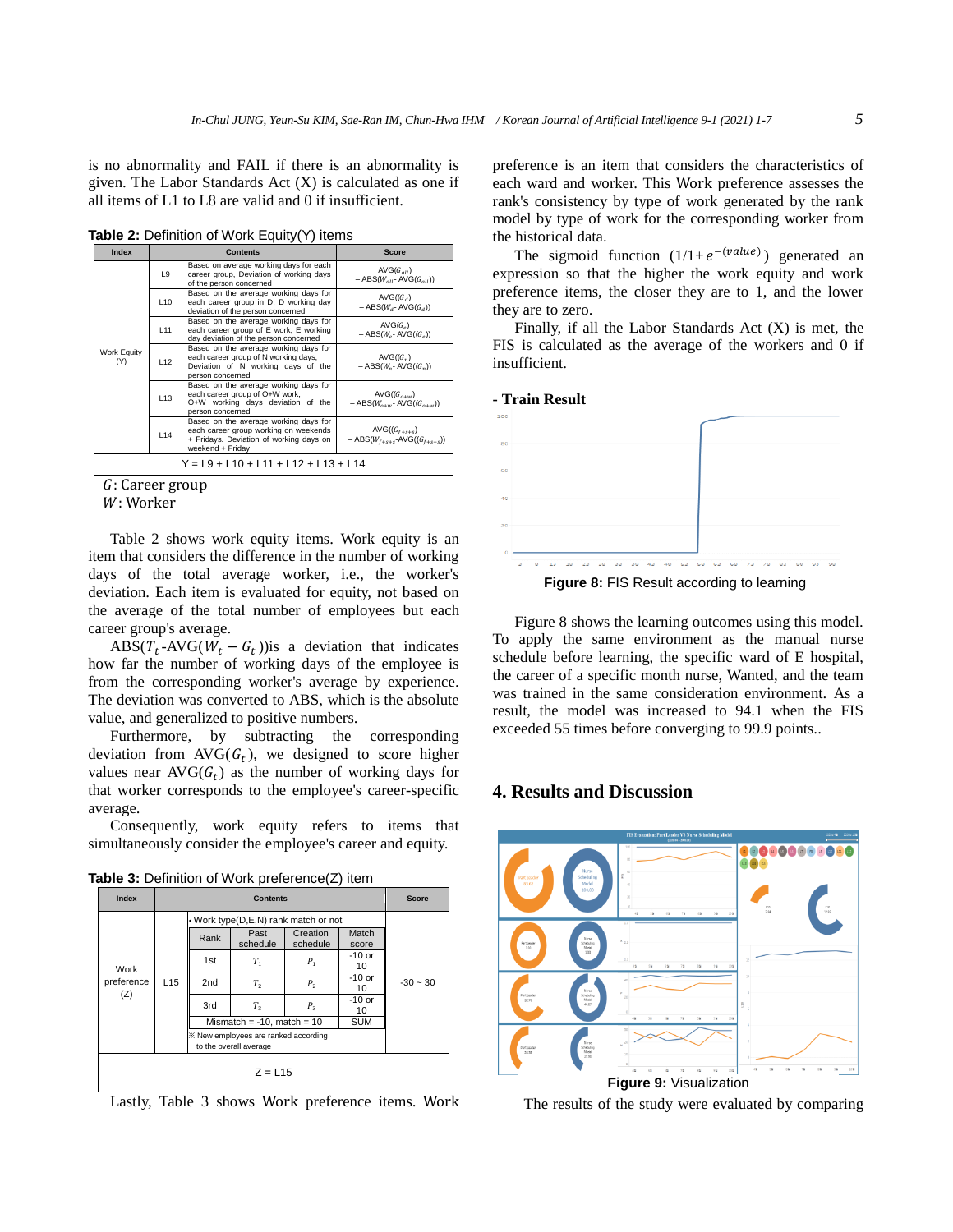the manual nurse schedule of part leader with this model. The evaluation was visualized by comparing and evaluating all the details of each item (L1 to L15) of the FIS. The evaluation period was compared and analyzed to the manual nurse schedule from April to October 2020 and the Top 1 nurse schedule created by the model considering each monthly worker's experience and Wanted.



Figure 10 shows the evaluation results of FIS. the evaluation of FIS showed that the results of writing this model were 16.38 higher than the manual nurse schedule. From April to October, each month's results showed a uniform 10 points difference. this model was evaluated to be superior to the manual nurse schedule in the past.



**Figure 11:** Labor Standards Act ∙ Work Equality ∙ Work Preference

The assessment of detailed items evaluated the Labor Standards Act (X), Work Equity (Y), and Work Preference (Z). The Labor Standards Act (X) showed that the manual nurse schedule and this model were met in all work tables, with the same score of 1.00. In terms of Work equity  $(Y)$ , the manual nurse schedule was 32.76 points, and the model was 46.07 points, 13.31 points higher than the manual nurse schedule.

The nurse schedule shows that it appears, as shown in Figure 12 above. Rather than the manual nurse schedule above, this model's nurse schedule has been arranged for those with high night(N) work experience to be used in consideration of equity. The average number of working days per worker was the same as 17.2 days for both nurse schedules, and consecutive working days of the same type of work were similar from 2 to 4 days.



Scheduling Model)

# **5. Conclusions**

This study developed a model that automatically prepares a nurse schedule using the Q-Learning Algorithm during reinforcement learning to save a lot of effort and time the part leader of the ward who is the author of the nurse schedule.

This model was able to provide a nurse schedule based on the convenience of writers and fairness between workers rather than the manual nurse schedule. Besides, Web App-based input and output features such as W2UI, Jquery, and Ajax are combined with this model to consider the ease of access between the author, ward party leader, and the corresponding ward worker.

The significance of this study can be summarized as follows. According to the FIS, it could generate an optimal nurse schedule 16.38 points higher than the manual nurse schedule, mostly 13.31 points higher in the Work Fairness (Y) category, enabling a fair nurse schedule generation.

Second, the working hours of the nurse schedule of the ward part leader may be significantly reduced. It was possible to shorten the time to prepare a manual nurse schedule, which takes up to 88 hours in the trauma ward of E Hospital, to about three hours through this model. Also, the employee may expect a work arrangement that ensures his or her work preference and fairness.

Third, it is expected that the ease and usability of access between the part leader of the ward and the workers in the ward will be improved compared to manual work when preparing a Web App-based nurse schedule. Through the further development of mobile apps in the future, it is expected that workers' requirements will be reflected in real-time to maximize the utilization of this learning model.

## **References**

Awadallah, M. A., Bolaji, A. L., & Al-Betar, M. A. (2015). A hybrid artificial bee colony for a nurse rostering problem*. Applied Soft Computing, 35*, 726-739.

Kim, B. N., Oh, H. S., & Park, Y. S. (2011). A Study of Nurses'